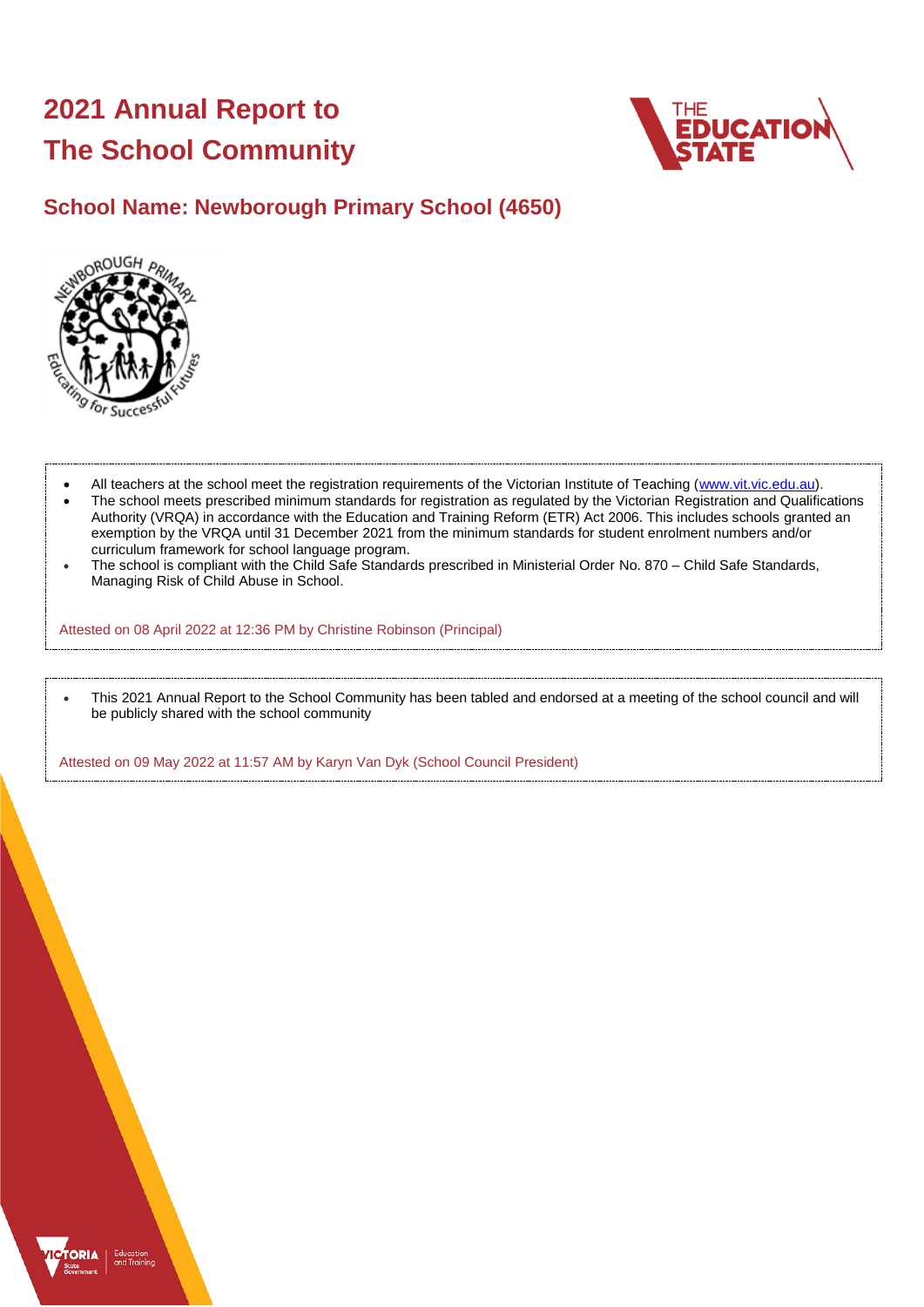

## How to read the Annual Report

### What does the *'About Our School'* commentary section of this report refer to?

The 'About our school' commentary provides a brief background on the school, an outline of the school's performance over the year and future directions.

The 'School Context' describes the school's vision, values and purpose. Details include the school's geographic location, size and structure, social characteristics, enrolment characteristics and special programs.

The 'Framework for Improving Student Outcomes (FISO)' section includes the improvement initiatives the school has selected and the progress they have made towards achieving them through the implementation of their School Strategic Plan and Annual Implementation Plan.

### What does the *'Performance Summary'* section of this report refer to?

The Performance Summary includes the following:

#### **School Profile**

- student enrolment information
- the school's 'Student Family Occupation and Education' category
- a summary of parent responses in the Parent Opinion Survey, shown against the statewide average for Primary schools
- school staff responses in the area of School Climate in the School Staff Survey, shown against the statewide average for Primary schools

#### **Achievement**

- English and Mathematics for Teacher Judgements against the curriculum
- English and Mathematics for National Literacy and Numeracy tests (NAPLAN).

#### **Engagement**

Student attendance at school

#### **Wellbeing**

Student responses to two areas in the Student Attitudes to School Survey:

- Sense of Connectedness
- Management of Bullying

Results are displayed for the latest year and the average of the last four years (where available). As NAPLAN tests were not conducted in 2020, the NAPLAN 4-year average is the average of 2018, 2019 and 2021 data in the 2021 Performance Summary.

## Considering COVID-19 when interpreting the Performance Summary

The Victorian community's experience of COVID-19, including remote and flexible learning, had a significant impact on normal school operations in 2020 and 2021. This impacted the conduct of assessments and surveys. Readers should be aware of this when interpreting the Performance Summary.

For example, in 2020 and 2021 school-based surveys ran under changed circumstances, and NAPLAN was not conducted in 2020. Absence and attendance data during this period may have been influenced by local processes and procedures adopted in response to remote and flexible learning.

Schools should keep this in mind when using this data for planning and evaluation purposes.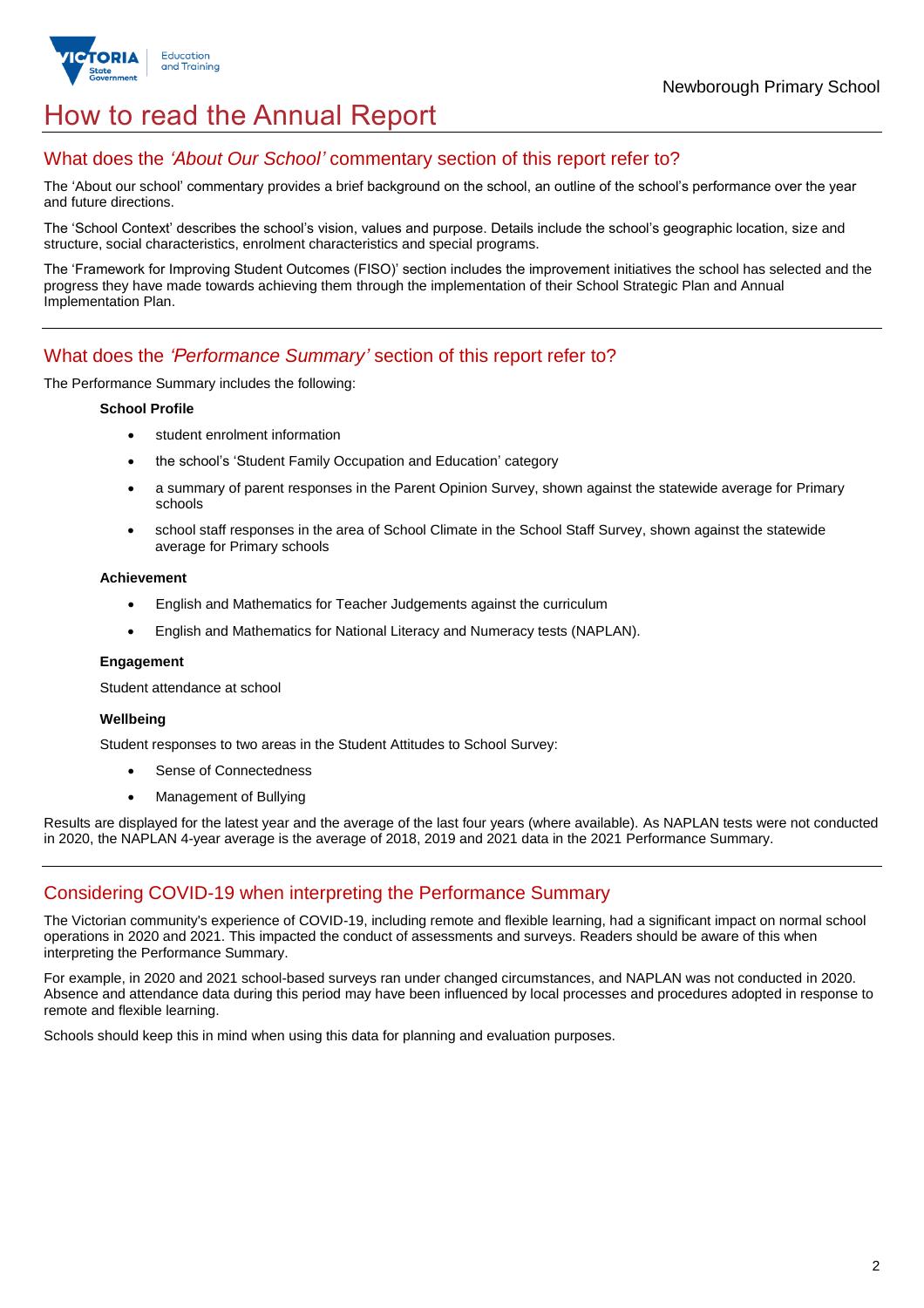

## How to read the Annual Report (continued)

#### What do *'Similar Schools'* refer to?

Similar Schools are a group of Victorian government schools with similar characteristics to the school.

This grouping of schools has been created by comparing each school's socio-economic background of students, the number of non-English speaking students and the school's size and location.

### What does *'NDP'* or '*NDA*' mean?

'NDP' refers to no data being published for privacy reasons or where there are insufficient underlying data. For example, very low numbers of participants or characteristics that may lead to identification will result in an 'NDP' label.

'NDA' refers to no data being available. Some schools have no data for particular measures due to low enrolments. There may be no students enrolled in some year levels, so school comparisons are not possible.

Note that new schools only have the latest year of data and no comparative data from previous years. The Department also recognises unique circumstances in Specialist, Select Entry, English Language, Community Schools and schools that changed school type recently, where school-to-school comparisons are not appropriate.

## What is the *'Victorian Curriculum'*?

The Victorian Curriculum F–10 sets out what every student should learn during his or her first eleven years of schooling. The curriculum is the common set of knowledge and skills required by students for life-long learning, social development and active and informed citizenship.

The Victorian Curriculum is assessed through teacher judgements of student achievement based on classroom learning.

The curriculum has been developed to ensure that school subjects and their achievement standards enable continuous learning for all students, including students with disabilities.

The 'Towards Foundation Level Victorian Curriculum' is integrated directly into the curriculum and is referred to as 'Levels A to D'.

'Levels A to D' may be used for students with disabilities or students who may have additional learning needs. These levels are not associated with any set age or year level that links chronological age to cognitive progress (i.e., there is no age expected standard of achievement for 'Levels A to D').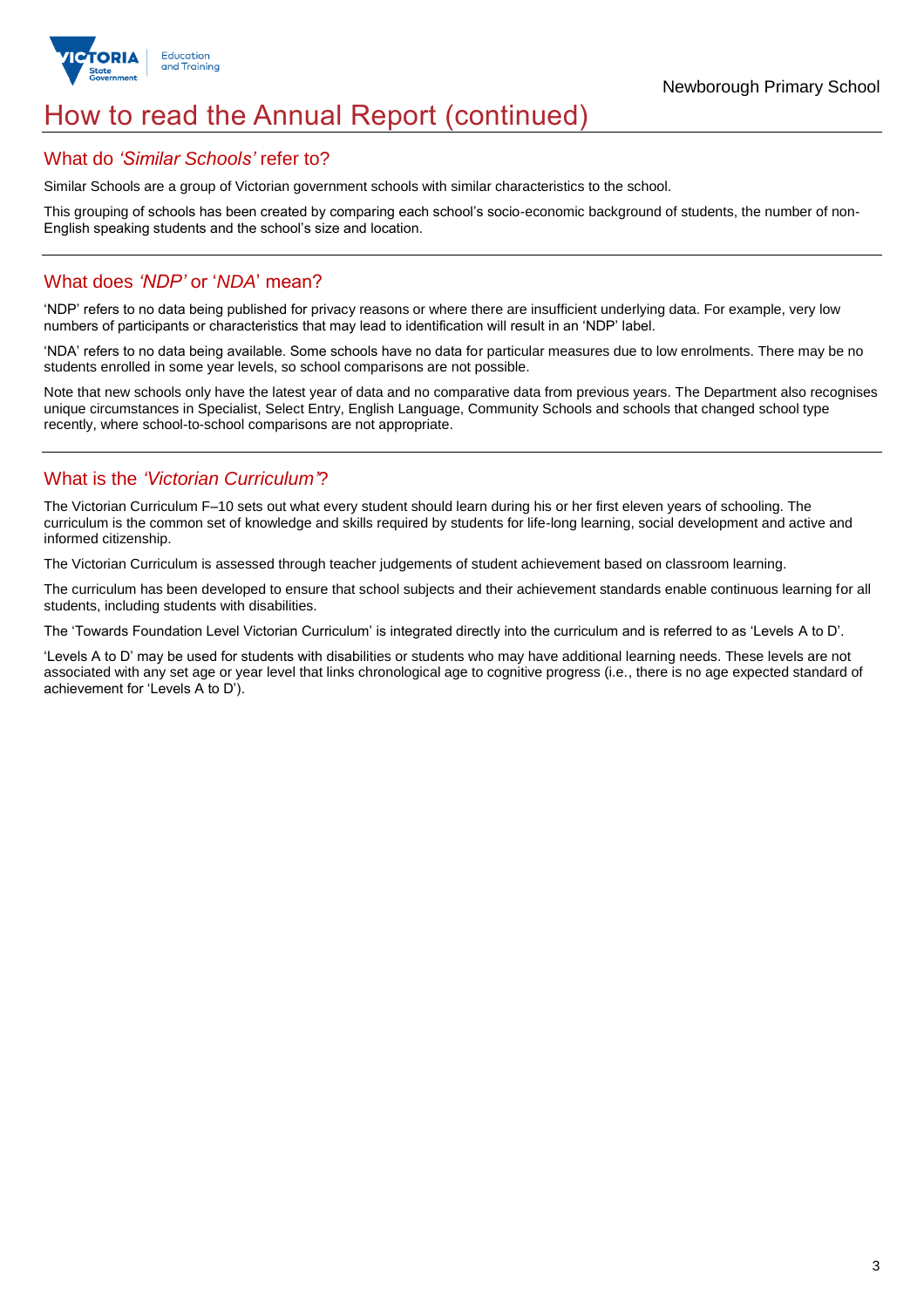



# **About Our School**

## School context

Our goal is for our students to be motivated learners who value themselves and their community and who develop the knowledge and skills to become successful and thrive in all of their life endeavours. To achieve this, all staff follows the school's mission statement: 'Knowing exactly what each child knows now and how to teach them what they need to learn next…'

Our school is a School Wide Positive Behaviour Support (SWPBS). We teach and practice NEWBEE values of Be a Learner, Be Respectful and Be safe.

In 2021 we ran 6 classrooms, supported by a learning specialist (non teaching). Our specialist subjects were art, STEM and PE. The principal was non teaching. The students and staff were supported by a full time wellbeing coordinator and 0.4 nurse for the second half of the year.

Our enrolment was fairly stable over the year, sitting around 120 students.

## Framework for Improving Student Outcomes (FISO)

Reading has continued to be a focus. The school hired a new learning specialist, who has been guiding and supporting the teachers to improve their practice in reading. The school now has a whole school approach to reading. Regular Professional Learning Communities (PLCs) are running across the school, working in teams (junior, middle and senior). The learning specialist leads the work completed in the PLCs. The PLCs were able to continue during the COVID lockdowns, however the lessons in the classrooms had to be modified.

Maths - Two staff members have begun training in the Primary Maths Specialist program. The program runs for two years, focusing on the latest maths teaching research and how to coach teachers to improve their maths teaching. The training continued through COVID.

The maths specialists started looking at how our school has been teaching maths and modifying some of the practices. The more intense work happens in the second year of the program (2022).

Throughout all of 2021 we implemented the tutoring program with our students who were showing low academic growth. Due to staff changes, the tutors changed from Term 1 to the remainder of the year. We were also using one of our education support staff members to tutor our students who needed addition speech work. The ES member worked closely with the students' speech therapist to implement the program.

## Achievement

Remote learning continued to impact our teaching and learning in 2021. The staff and students were more prepared for teaching in this environment. The school continued to prepare and send out hard copy work packs (as this suits our community the best). The junior classrooms were highly supported with video lessons and frequent teacher check ins.

Throughout 2021 all junior and middle school teachers were trained in the phonics based program Sounds Write. We had been implementing the program in the classrooms prior to the training (under the guidance of the other trained staff), however now we are able to ensure we are teaching it with greater fidelity.

NAPLAN - the following results are a comparison of our results from 2019 (the last time NAPLAN was undertaken) to 2021.

Reading

Grade 3 - We have reduced the students in the bottom two bands and decreased students in the top two bands. Grade 5 - We have increased the top two bands and middle two bands, and decreased the bottom two bands. **Writing**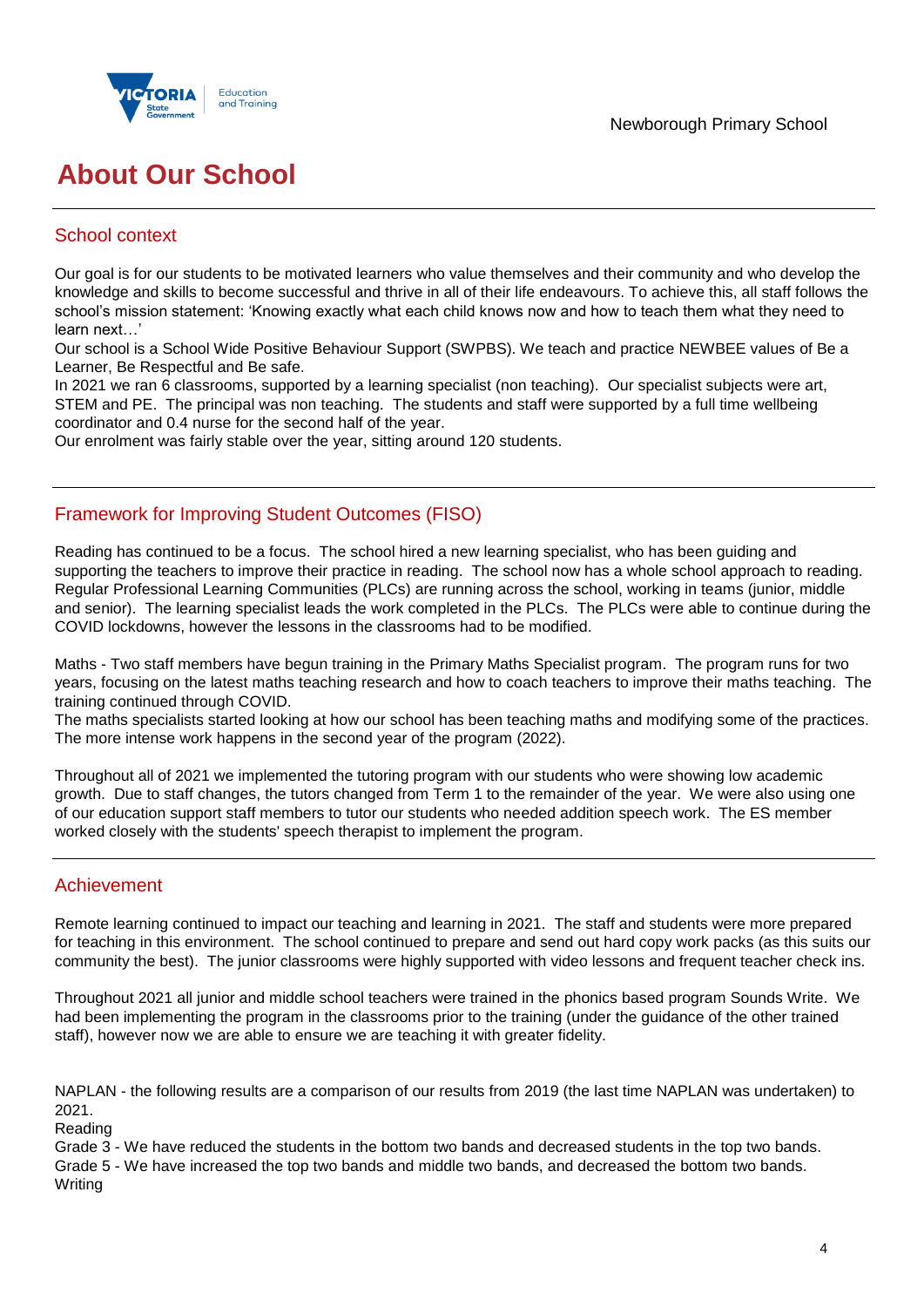

Newborough Primary School

Grade 3 - The top two bands remained the same and we increased the bottom two bands

Grade 5 - The top two bands increased and bottom two bands decreased

**Spelling** 

Grade 3 - The top two bands and the middle two bands increased, with a decrease in the bottom two bands

Grade 5 - The top two bands increased and the bottom two bands decreased

**Numeracy** 

Grade 3 - The top two bands increased, however the bottom two bands also increased.

Grade 5 - The top two bands and middle two bands increased, with a decrease in the bottom two bands Grammar and Punctuation

Grade 3 - The top two bands and middle two increased and bottom two bands decreased.

Grade 5 - The top two bands and middle two bands increased and the bottom two bands decreased

PSD students - Many of our PSD students were in attendance on site during the remote learning periods. They struggled with the changes to their learning, even when we came back onsite (they had become used to the remote learning way of doing things).

## Engagement

The massive change in onsite learning during remote learning in 2021 compared to 2020 was the amount of students we had onsite. Many of our families found the remote learning experience too much to cope with mentally and reached out to the school for support. This was in addition to the families where parents worked and our vulnerable students. In total we had about 40 percent of our students attending on site at some stage during the week.

Throughout 2021 we implemented a new behaviour management process, which ensured we had greater consistency across the school, which made it easier for the students to know what to expect when someone did the wrong expected behaviour.

The OASIS program continued in Term 1, however the younger students found this to be a challenging situation. We modified the program to be tutor based and in the classrooms. The students reacted more positively to this, with greater learning. The tutor program for these students continued throughout the year.

## **Wellbeing**

Wellbeing - The school hired a new social worker, who worked closely with the teachers in addressing the Social Emotional Learning of our students. COVID has really knocked our kids about, particularly in the area of their ability to work with their peers, maintaining friendship and following school instructions for the whole day after being at home learning.

After each remote learning experience, the classroom teachers worked heavily on making the students feel comfortable at school, assisted them to express their feelings and to rebuild relationships. As the year continued the students found it harder to maintain the friends (as they were in and then out of them).

School Nurse - Working with Latrobe Community Health the school employed a school nurse, beginning in May, two days a week. Our school nurse works closely with families, supporting them with managing the health system. The school nurse has been an incredibly valued addition to our wellbeing team.

### Finance performance and position

Our financial position is incredibly healthy due to our leading teaching not attending onsite for the majority of the year and a greater focus managing our education support staffing finances. In addition to the staffing changes, the cost of running the school reduced due to the lock downs, for example a reduction in CRTs as they preferred not to work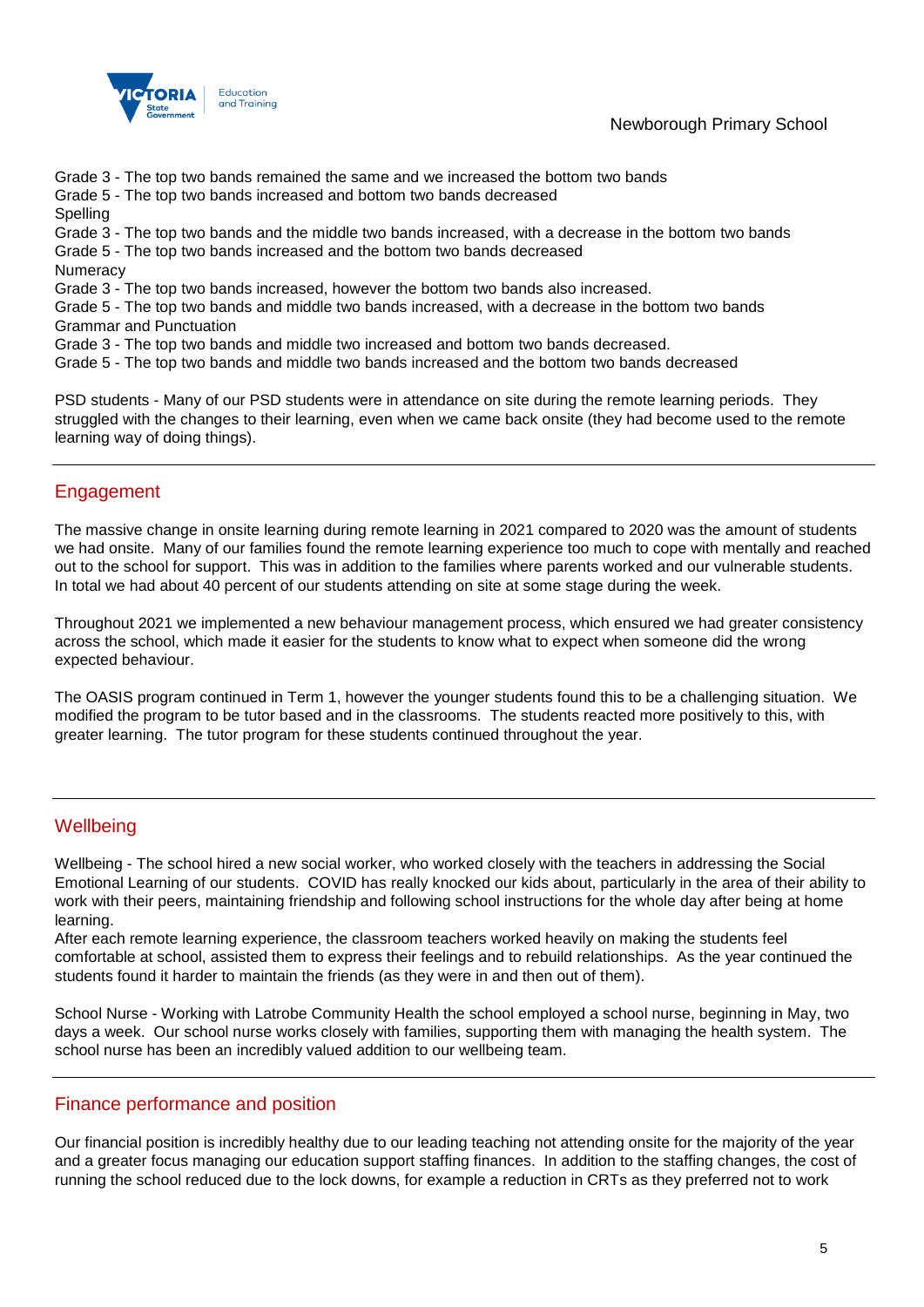

Newborough Primary School

during the COVID outbreaks - the school managed these internally.

The excess money will be used in 2022 to increase the integration aiding time allocation, to increase the support in each of the classrooms and to continue paying for our school nurse.

> **For more detailed information regarding our school please visit our website at <newboroughps.vic.edu.au>**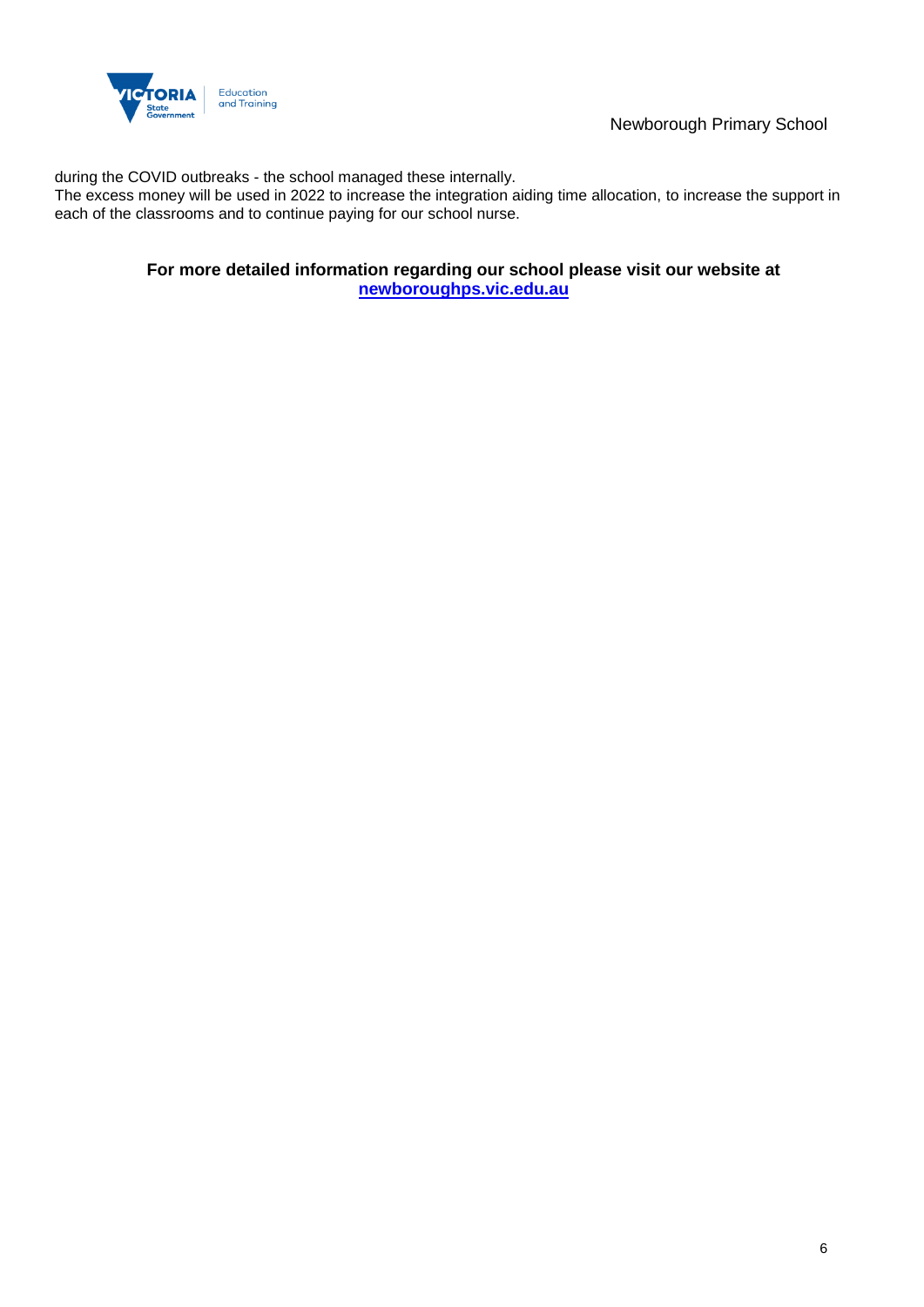

# **Performance Summary**

The Performance Summary for government schools provides an overview of how this school is contributing to the objectives of the Education State and how it compares to other Victorian government schools.

All schools work in partnership with their school community to improve outcomes for children and young people. Sharing this information with parents and the wider school community helps to support community engagement in student learning, a key priority of the Framework for Improving Student Outcomes.

Refer to the 'How to read the Annual Report' section for help on how to interpret this report.

## SCHOOL PROFILE

#### **Enrolment Profile**

A total of 121 students were enrolled at this school in 2021, 60 female and 61 male.

NDP percent of students had English as an additional language and NDP percent were Aboriginal or Torres Strait Islander.

#### **Overall Socio-Economic Profile**

The overall school's socio-economic profile is based on the school's Student Family Occupation and Education index (SFOE).

SFOE is a measure of socio-educational disadvantage of a school, based on educational and employment characteristics of the parents/carers of students enrolled at the school. Possible SFOE band values are: Low, Low-Medium, Medium and High. A 'Low' band represents a low level of socio-educational disadvantage, a 'High' band represents a high level of socio-educational disadvantage.

This school's SFOE band value is: High

#### **Parent Satisfaction Summary**

The percent endorsement by parents on their school satisfaction level, as reported in the annual Parent Opinion Survey.

Percent endorsement indicates the percent of positive responses (agree or strongly agree) from parents who responded to the survey.



#### **School Staff Survey**

The percent endorsement by staff on School Climate, as reported in the annual School Staff Survey.

Percent endorsement indicates the percent of positive responses (agree or strongly agree) from staff who responded to the survey. Data is suppressed for schools with three or less respondents to the survey for confidentiality reasons.

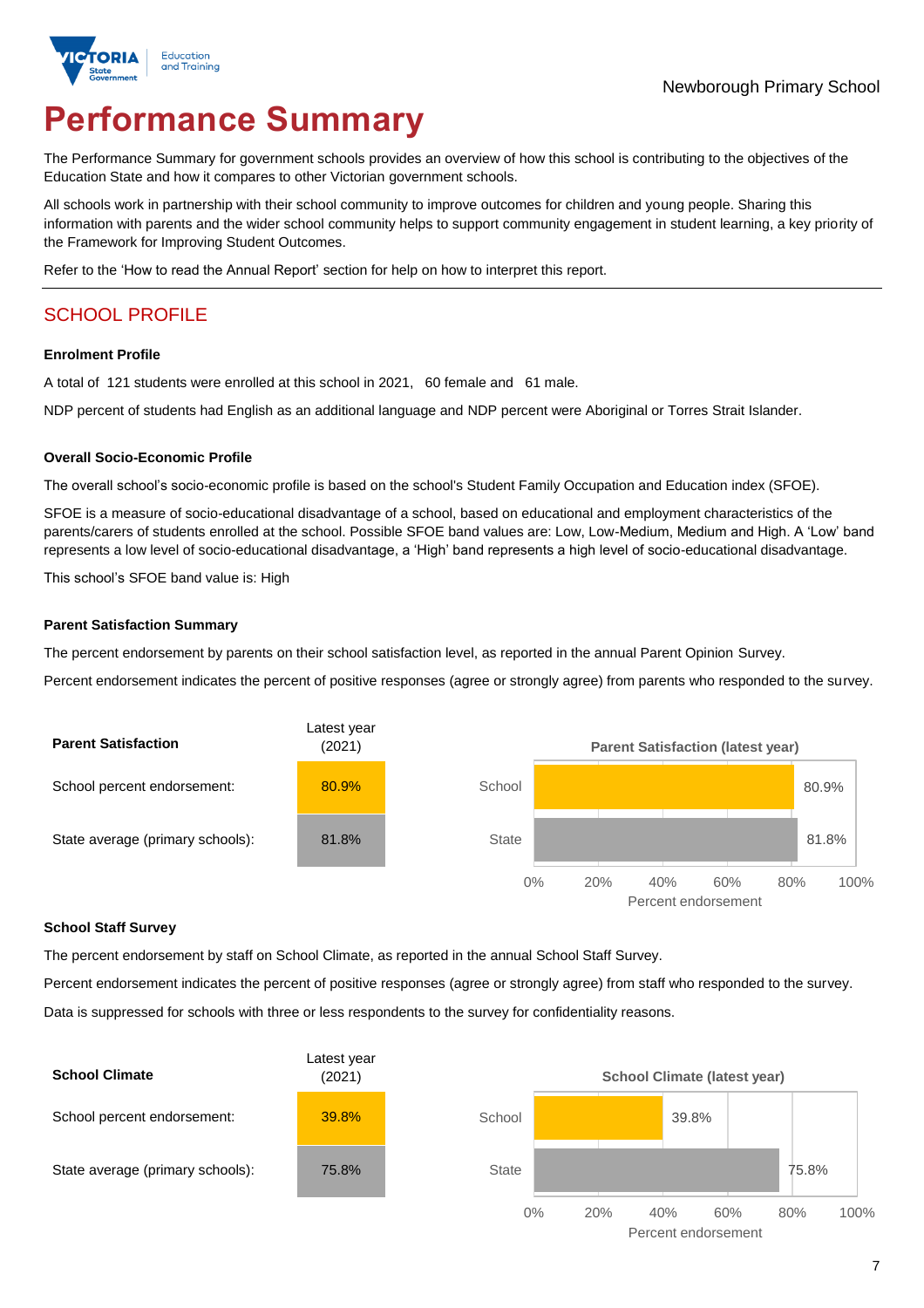

## ACHIEVEMENT

*Key: 'Similar Schools' are a group of Victorian government schools that are like this school, taking into account the school's socioeconomic background of students, the number of non-English speaking students and the size and location of the school.*

#### **Teacher Judgement of student achievement**

Percentage of students working at or above age expected standards in English and Mathematics.



Percent students at or above age expected level

| <b>Mathematics</b><br>Years Prep to 6                             | Latest year<br>(2021) |
|-------------------------------------------------------------------|-----------------------|
| School percent of students at or above age<br>expected standards: | 70.9%                 |
| Similar Schools average:                                          | 76.9%                 |
| State average:                                                    | 84.9%                 |

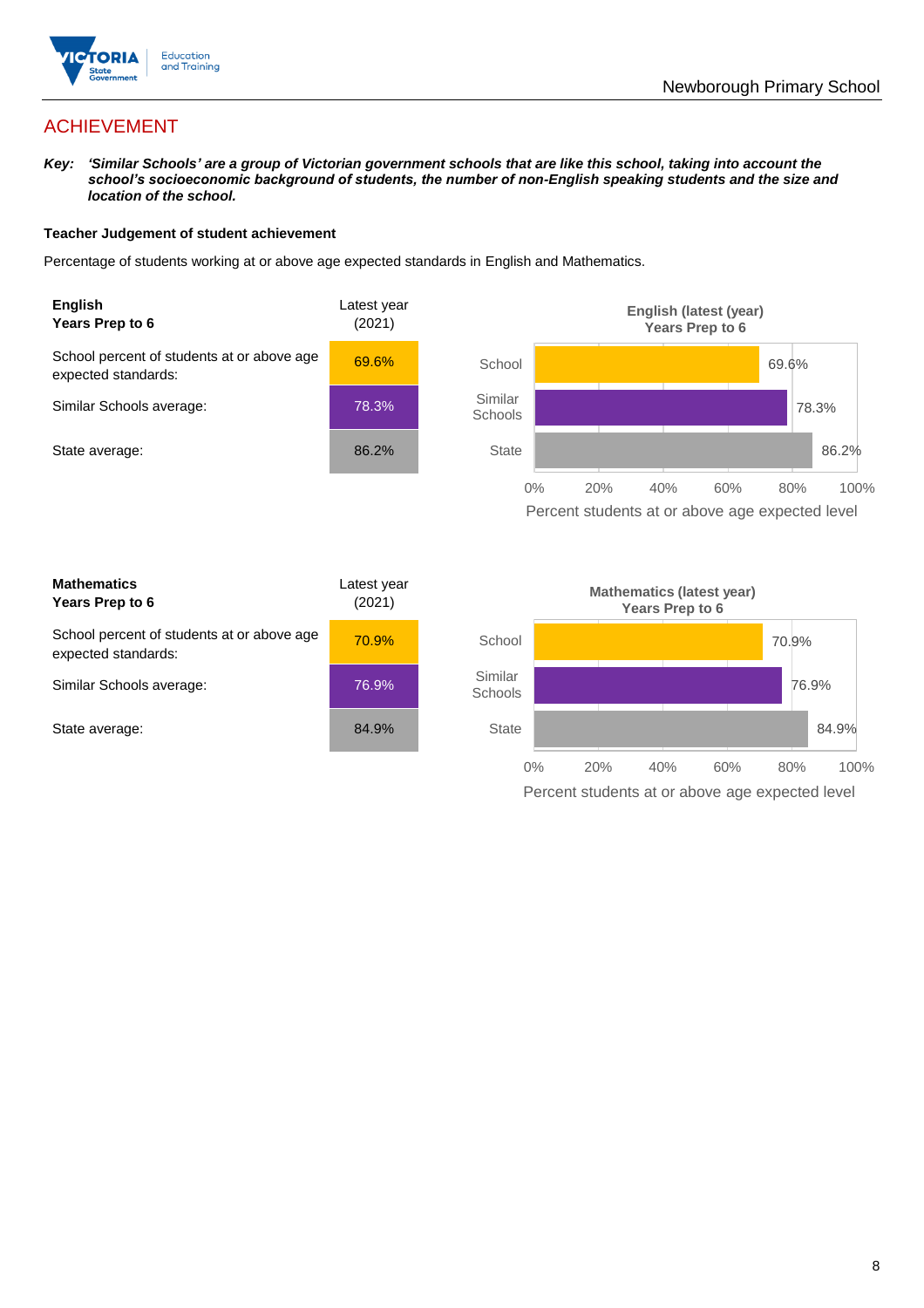

## ACHIEVEMENT (continued)

*Key: 'Similar Schools' are a group of Victorian government schools that are like this school, taking into account the school's socioeconomic background of students, the number of non-English speaking students and the size and location of the school.*

#### **NAPLAN**

Percentage of students in the top three bands of testing in NAPLAN.

Note: NAPLAN tests were not conducted in 2020, hence the 4-year average is the average of 2018, 2019 and 2021 data.

| Reading<br>Year 3                                 | Latest year<br>(2021) | 4-year<br>average |                    | <b>NAPLAN Reading (latest year)</b><br>Year <sub>3</sub>                   |
|---------------------------------------------------|-----------------------|-------------------|--------------------|----------------------------------------------------------------------------|
| School percent of students in<br>top three bands: | 56.3%                 | 63.6%             | School             | 56.3%                                                                      |
| Similar Schools average:                          | 65.9%                 | 66.4%             | Similar<br>Schools | 65.9%                                                                      |
| State average:                                    | 76.9%                 | 76.5%             | <b>State</b>       | 76.9%                                                                      |
|                                                   |                       |                   | $0\%$              | 20%<br>40%<br>60%<br>80%<br>100%<br>Percent of students in top three bands |
| Reading<br>Year <sub>5</sub>                      | Latest year<br>(2021) | 4-year<br>average |                    | <b>NAPLAN Reading (latest year)</b><br>Year 5                              |
| School percent of students in<br>top three bands: | 54.2%                 | 42.9%             | School             | 54.2%                                                                      |
| Similar Schools average:                          | 59.6%                 | 57.4%             | Similar<br>Schools | 59.6%                                                                      |
| State average:                                    | 70.4%                 | 67.7%             | <b>State</b>       | 70.4%                                                                      |
|                                                   |                       |                   | $0\%$              | 20%<br>40%<br>60%<br>100%<br>80%<br>Percent of students in top three bands |
| <b>Numeracy</b><br>Year <sub>3</sub>              | Latest year<br>(2021) | 4-year<br>average |                    | <b>NAPLAN Numeracy (latest year)</b><br>Year <sub>3</sub>                  |
| School percent of students in<br>top three bands: | 52.9%                 | 57.9%             | School             | 52.9%                                                                      |
| Similar Schools average:                          | 53.1%                 | 58.0%             | Similar<br>Schools | 53.1%                                                                      |
| State average:                                    | 67.6%                 | 69.1%             | <b>State</b>       | 67.6%                                                                      |
|                                                   |                       |                   | $0\%$              | 100%<br>20%<br>40%<br>60%<br>80%<br>Percent of students in top three bands |
| <b>Numeracy</b><br>Year 5                         | Latest year<br>(2021) | 4-year<br>average |                    | <b>NAPLAN Numeracy (latest year)</b><br>Year 5                             |
| School percent of students in<br>top three bands: | 44.0%                 | 33.8%             | School             | 44.0%                                                                      |
| Similar Schools average:                          | 45.9%                 | 45.4%             | Similar<br>Schools | 45.9%                                                                      |
| State average:                                    | 61.6%                 | 60.0%             | <b>State</b>       | 61.6%                                                                      |
|                                                   |                       |                   |                    |                                                                            |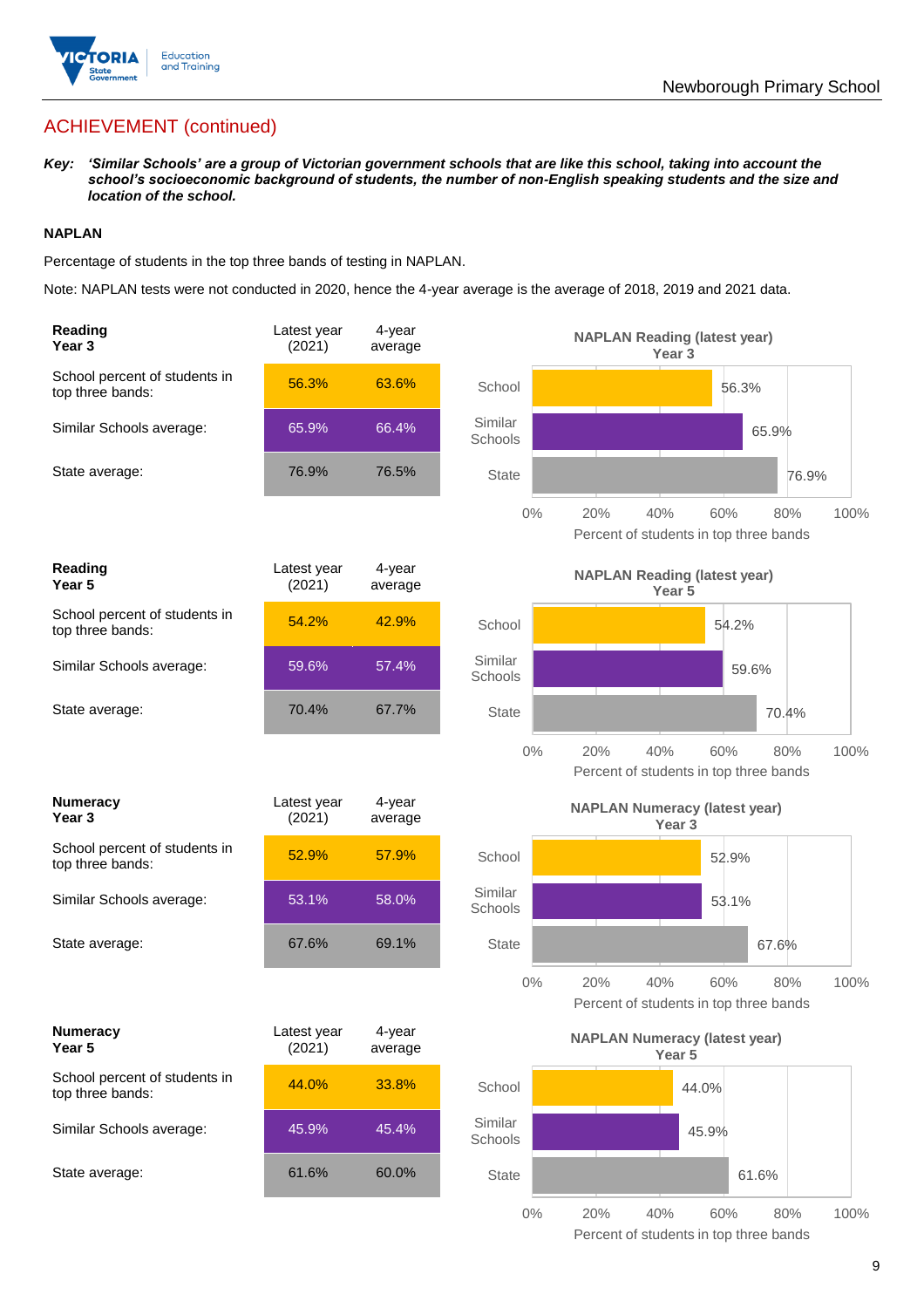

## ACHIEVEMENT (continued)

#### **NAPLAN Learning Gain**

NAPLAN learning gain is determined by comparing a student's current year result relative to the results of all 'similar' Victorian students (i.e., students in all sectors in the same year level who had the same score two years prior). If the current year result is in the top 25 percent, their gain level is categorised as 'High'; middle 50 percent is 'Medium'; bottom 25 percent is 'Low'.

Newborough Primary School

#### **Learning Gain Year 3 (2019) to Year 5 (2021)**



**BLow Gain** Medium Gain **Example 10**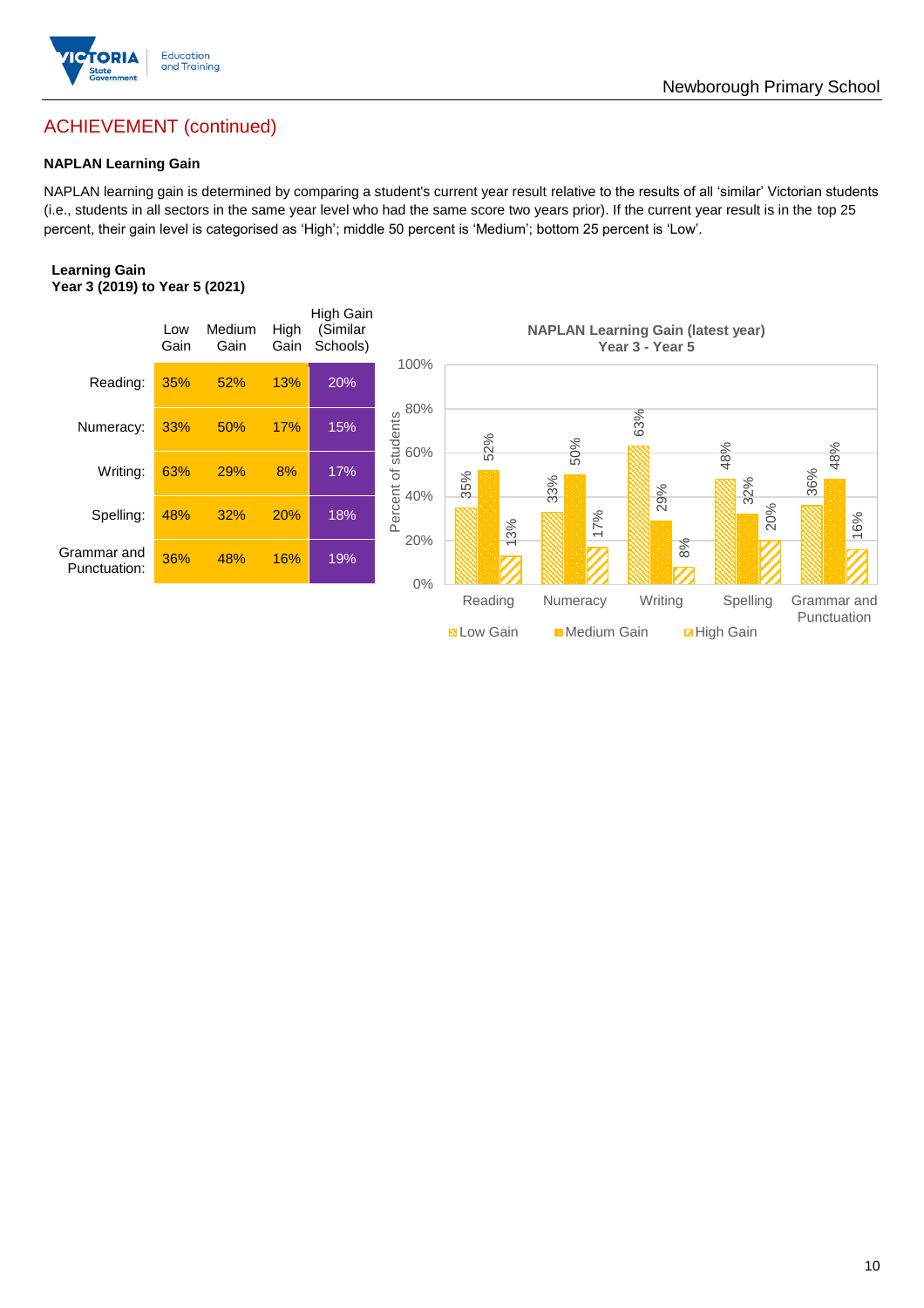

## ENGAGEMENT

*Key: 'Similar Schools' are a group of Victorian government schools that are like this school, taking into account the school's socioeconomic background of students, the number of non-English speaking students and the size and location of the school.*

#### **Average Number of Student Absence Days**

Absence from school can impact on students' learning. Common reasons for non-attendance include illness and extended family holidays. Absence and attendance data in 2020 and 2021 may have been influenced by COVID-19.



#### **Attendance Rate (latest year)**

|                                             | Prep | Year 1 | Year 2 | Year 3 | Year 4 | Year 5 | Year 6 |
|---------------------------------------------|------|--------|--------|--------|--------|--------|--------|
| Attendance Rate by year level<br>$(2021)$ : | 90%  | 84%    | 86%    | 90%    | 88%    | 89%    | 89%    |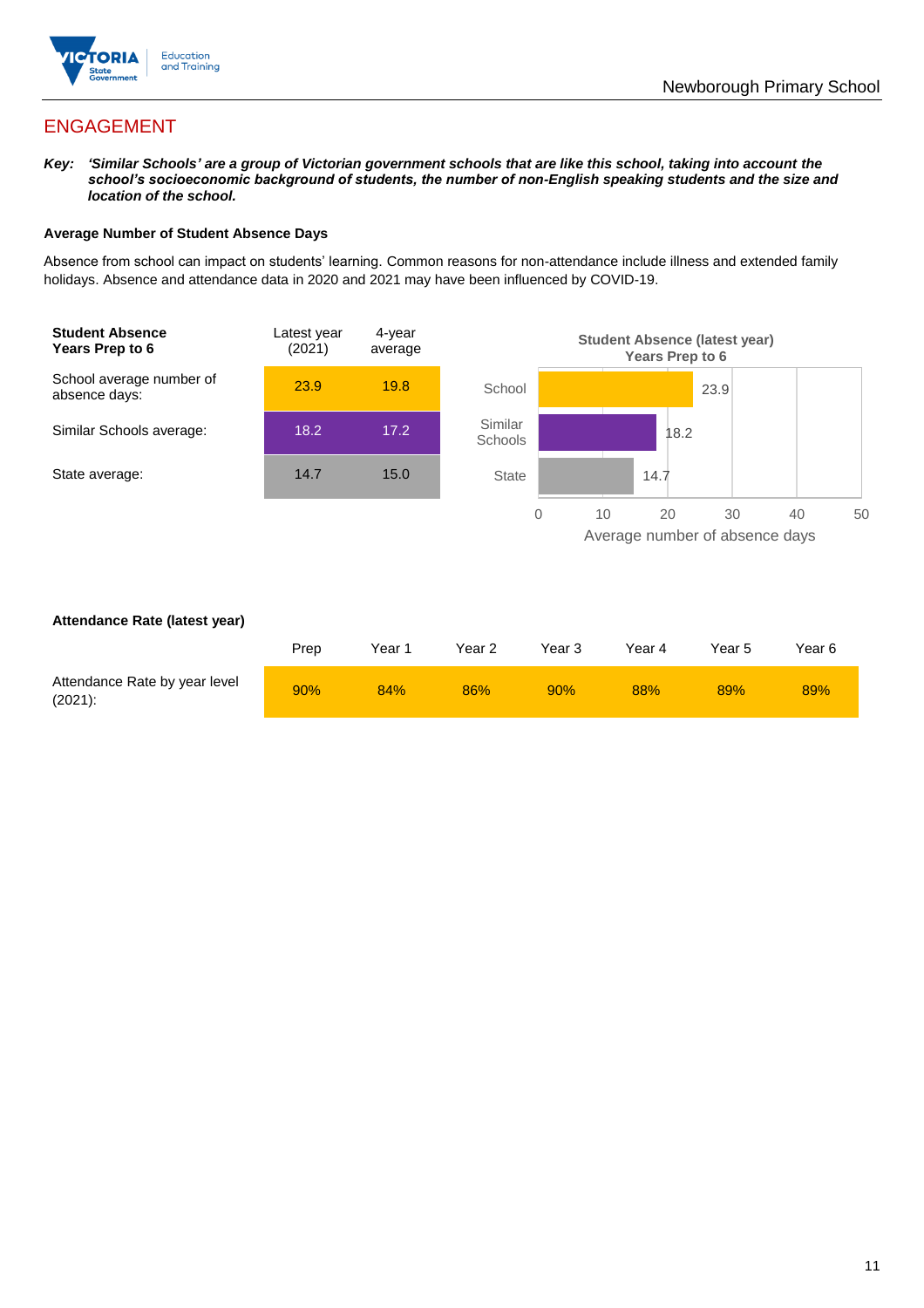

## **WELLBEING**

*Key: 'Similar Schools' are a group of Victorian government schools that are like this school, taking into account the school's socioeconomic background of students, the number of non-English speaking students and the size and location of the school.*

#### **Student Attitudes to School – Sense of Connectedness**

The percent endorsement on Sense of Connectedness factor, as reported in the Attitudes to School Survey completed annually by Victorian government school students, indicates the percent of positive responses (agree or strongly agree).



*Due to lower participation rates, differences in the timing of the survey/length of survey period and the general impact of Covid19 across 2020 and 2021, data are often not comparable with previous years or within similar school groups. Care should be taken when interpreting these results.*



#### **Student Attitudes to School – Management of Bullying**

The percent endorsement on Management of Bullying factor, as reported in the Attitudes to School Survey completed annually by Victorian government school students, indicates the percent of positive responses (agree or strongly agree).

| <b>Management of Bullying</b><br>Years 4 to 6 | Latest year<br>(2021) | 4-year<br>average |  |
|-----------------------------------------------|-----------------------|-------------------|--|
| School percent endorsement:                   | 83.3%                 | 71.9%             |  |
| Similar Schools average:                      | 76.8%                 | 77.8%             |  |
| State average:                                | 78.4%                 | 79.7%             |  |

*Due to lower participation rates, differences in the timing of the survey/length of survey period and the general impact of Covid19 across 2020 and 2021, data are often not comparable with previous years or within similar school groups. Care should be taken when interpreting these results.*

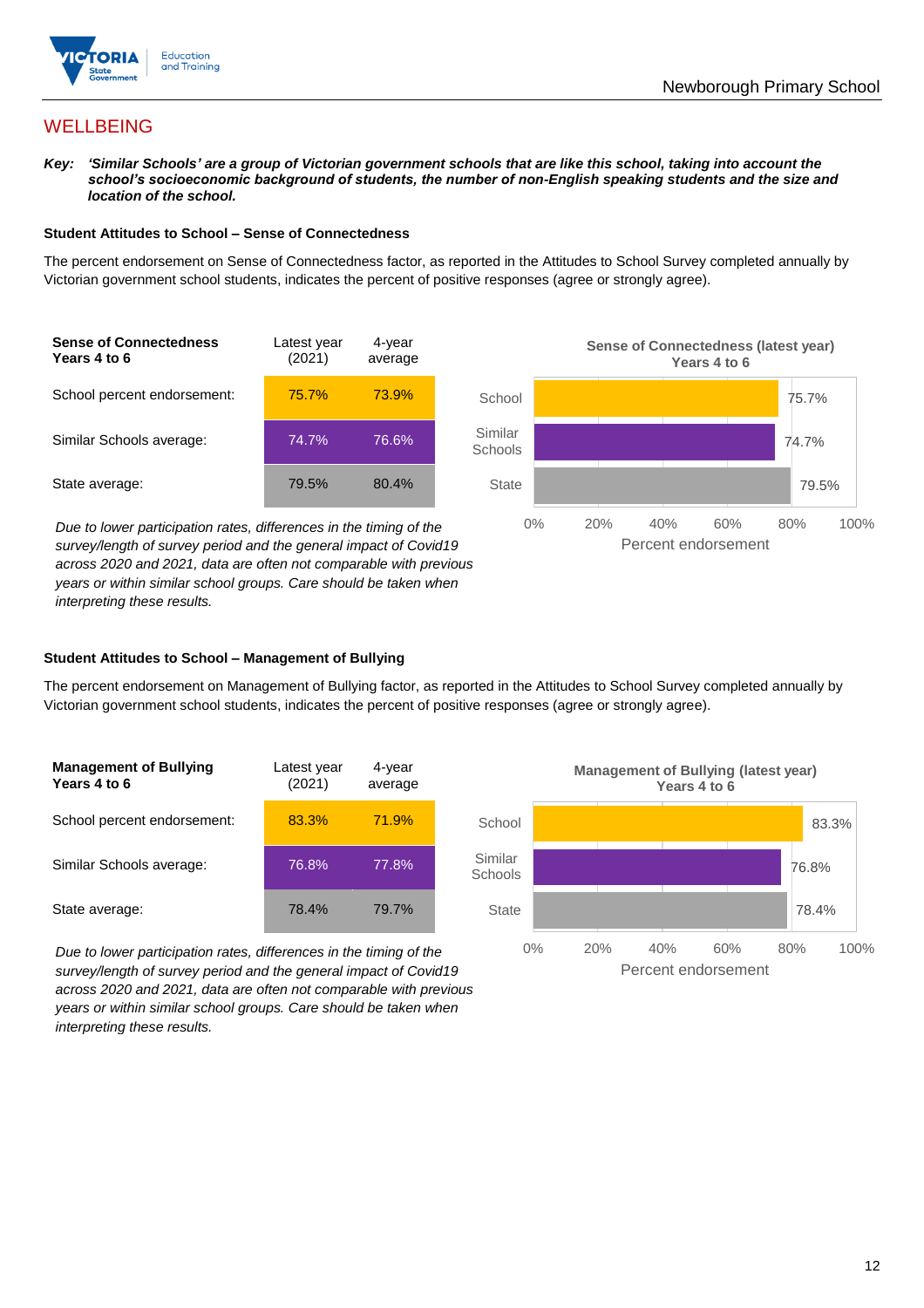

# **Financial Performance and Position**

FINANCIAL PERFORMANCE - OPERATING STATEMENT SUMMARY FOR THE YEAR ENDING 31 DECEMBER, 2021

| <b>Revenue</b>                  | <b>Actual</b> |
|---------------------------------|---------------|
| <b>Student Resource Package</b> | \$1,661,439   |
| Government Provided DET Grants  | \$362,135     |
| Government Grants Commonwealth  | \$13,722      |
| Government Grants State         | \$0           |
| Revenue Other                   | \$10,494      |
| <b>Locally Raised Funds</b>     | \$33,748      |
| <b>Capital Grants</b>           | \$0           |
| <b>Total Operating Revenue</b>  | \$2,081,538   |

| Equity <sup>1</sup>                                 | <b>Actual</b> |
|-----------------------------------------------------|---------------|
| Equity (Social Disadvantage)                        | \$159,734     |
| Equity (Catch Up)                                   | \$0           |
| <b>Transition Funding</b>                           | \$0           |
| Equity (Social Disadvantage - Extraordinary Growth) | \$0           |
| <b>Equity Total</b>                                 | \$159,734     |

| <b>Expenditure</b>                    | <b>Actual</b> |
|---------------------------------------|---------------|
| Student Resource Package <sup>2</sup> | \$1,458,463   |
| Adjustments                           | \$0           |
| <b>Books &amp; Publications</b>       | \$0           |
| Camps/Excursions/Activities           | \$25,250      |
| <b>Communication Costs</b>            | \$1,344       |
| Consumables                           | \$23,632      |
| Miscellaneous Expense <sup>3</sup>    | \$11,924      |
| <b>Professional Development</b>       | \$17,687      |
| Equipment/Maintenance/Hire            | \$34,159      |
| <b>Property Services</b>              | \$82,502      |
| Salaries & Allowances <sup>4</sup>    | \$120,093     |
| <b>Support Services</b>               | \$0           |
| Trading & Fundraising                 | \$44,581      |
| Motor Vehicle Expenses                | \$0           |
| Travel & Subsistence                  | \$994         |
| <b>Utilities</b>                      | \$13,379      |
| <b>Total Operating Expenditure</b>    | \$1,834,006   |
| <b>Net Operating Surplus/-Deficit</b> | \$247,532     |
| <b>Asset Acquisitions</b>             | \$21,770      |

(1) The equity funding reported above is a subset of the overall revenue reported by the school.

(2) Student Resource Package Expenditure figures are as of 24 Feb 2022 and are subject to change during the reconciliation process.

(3) Miscellaneous Expenses include bank charges, administration expenses, insurance and taxation charges.

(4) Salaries and Allowances refers to school-level payroll.